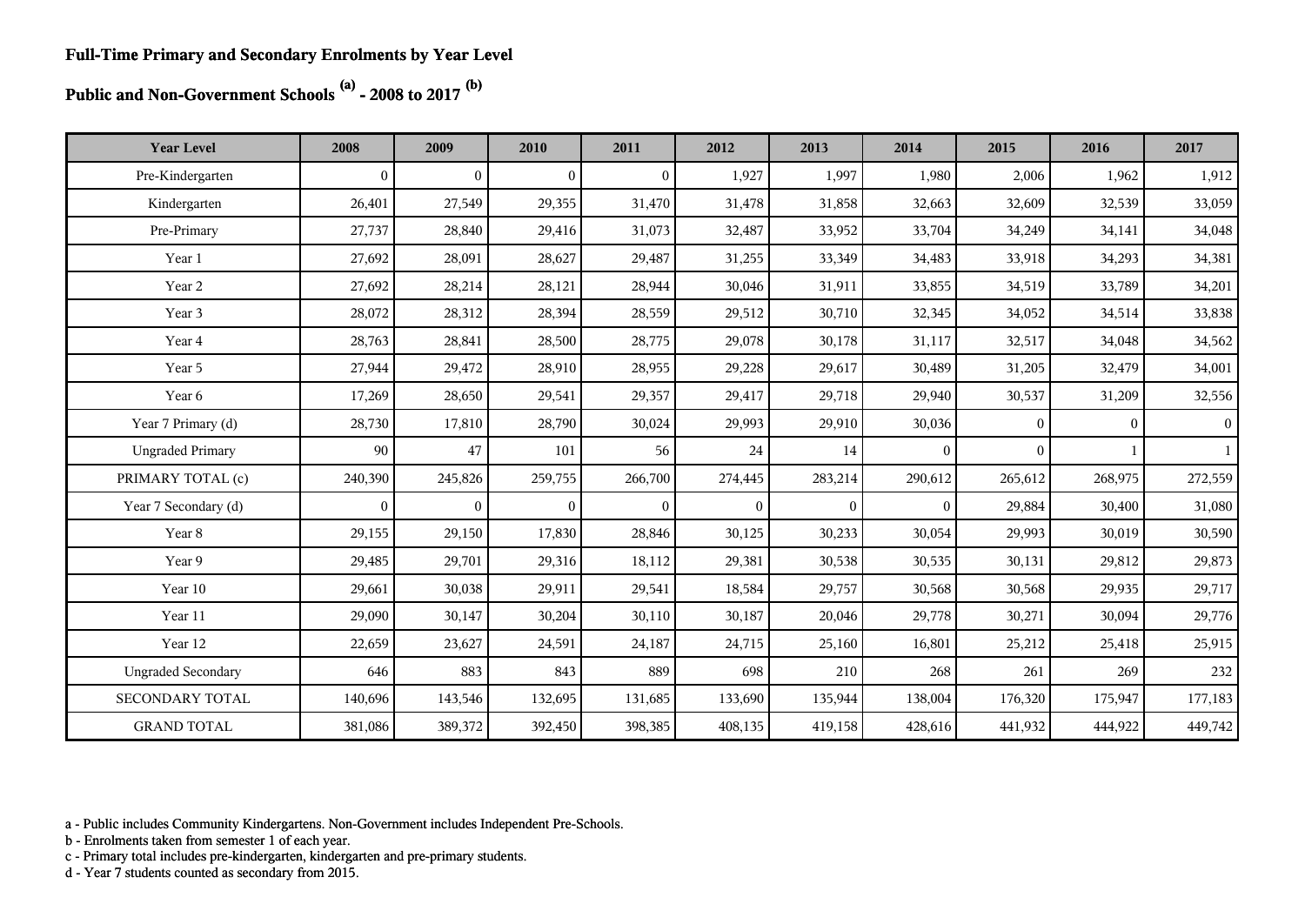## **Public Schools(a) - 2008 to 2017 (b)**

| <b>Year Level</b>         | 2008         | 2009           | 2010           | 2011           | 2012           | 2013           | 2014         | 2015         | 2016     | 2017           |
|---------------------------|--------------|----------------|----------------|----------------|----------------|----------------|--------------|--------------|----------|----------------|
| Pre-Kindergarten          | $\mathbf{0}$ | $\overline{0}$ | $\overline{0}$ | $\overline{0}$ | $\overline{0}$ | $\mathbf{0}$   | $\mathbf{0}$ | $\mathbf{0}$ | $\theta$ | $\overline{0}$ |
| Kindergarten              | 18,801       | 19,858         | 20,859         | 22,463         | 23,095         | 23,338         | 23,928       | 23,894       | 23,877   | 24,543         |
| Pre-Primary               | 19,739       | 20,459         | 20,874         | 22,086         | 23,802         | 24,992         | 24,730       | 25,139       | 25,171   | 25,174         |
| Year 1                    | 20,070       | 20,249         | 20,479         | 21,212         | 22,561         | 24,427         | 25,370       | 24,918       | 25,171   | 25,465         |
| Year 2                    | 19,936       | 20,361         | 20,143         | 20,633         | 21,589         | 23,086         | 24,785       | 25,349       | 24,859   | 25,102         |
| Year 3                    | 20,182       | 20,269         | 20,288         | 20,264         | 20,969         | 22,037         | 23,298       | 24,816       | 25,261   | 24,853         |
| Year 4                    | 20,767       | 20,439         | 20,052         | 20,262         | 20,458         | 21,253         | 22,109       | 23,145       | 24,647   | 25,172         |
| Year 5                    | 19,702       | 20,892         | 19,999         | 19,994         | 20,250         | 20,479         | 21,083       | 21,784       | 22,797   | 24,301         |
| Year 6                    | 11,330       | 20,019         | 20,658         | 20,105         | 20,197         | 20,455         | 20,556       | 20,996       | 21,639   | 22,737         |
| Year 7 Primary (d)        | 19,698       | 10,931         | 17,840         | 18,334         | 17,893         | 17,644         | 17,672       | $\Omega$     | $\Omega$ | $\overline{0}$ |
| <b>Ungraded Primary</b>   | $\mathbf{0}$ | $\overline{0}$ | $\overline{0}$ |                | $\overline{0}$ | $\overline{0}$ | $\mathbf{0}$ | $\Omega$     | $\theta$ | $\vert$ 0      |
| PRIMARY TOTAL (c)         | 170,225      | 173,477        | 181,192        | 185,354        | 190,814        | 197,711        | 203,531      | 190,041      | 193,422  | 197,347        |
| Year 7 Secondary (d)      | $\mathbf{0}$ | $\overline{0}$ | $\overline{0}$ | $\theta$       | $\mathbf{0}$   | $\theta$       | $\theta$     | 17,394       | 17,783   | 18,673         |
| Year 8                    | 16,783       | 16,666         | 9,188          | 16,115         | 17,116         | 17,067         | 16,993       | 17,185       | 17,469   | 17,970         |
| Year 9                    | 17,201       | 17,155         | 16,860         | 9,567          | 16,710         | 17,643         | 17,569       | 17,460       | 17,326   | 17,582         |
| Year 10                   | 17,636       | 17,633         | 17,281         | 17,140         | 10,160         | 17,212         | 17,880       | 17,811       | 17,451   | 17,462         |
| Year 11                   | 17,986       | 18,878         | 18,532         | 18,371         | 18,538         | 11,979         | 18,115       | 18,419       | 18,187   | 18,088         |
| Year 12                   | 13,494       | 13,703         | 14,446         | 13,867         | 14,304         | 14,625         | 9,547        | 14,566       | 14,660   | 15,075         |
| <b>Ungraded Secondary</b> | 513          | 620            | 616            | 599            | 487            | 38             | 104          | 76           | 79       | 74             |
| SECONDARY TOTAL           | 83,613       | 84,655         | 76,923         | 75,659         | 77,315         | 78,564         | 80,208       | 102,911      | 102,955  | 104,924        |
| <b>GRAND TOTAL</b>        | 253,838      | 258,132        | 258,115        | 261,013        | 268,129        | 276,275        | 283,739      | 292,952      | 296,377  | 302,271        |

a - Includes Community Kindergartens.

b - Enrolments taken from semester 1 of each year.

c - Primary total includes kindergarten and pre-primary students.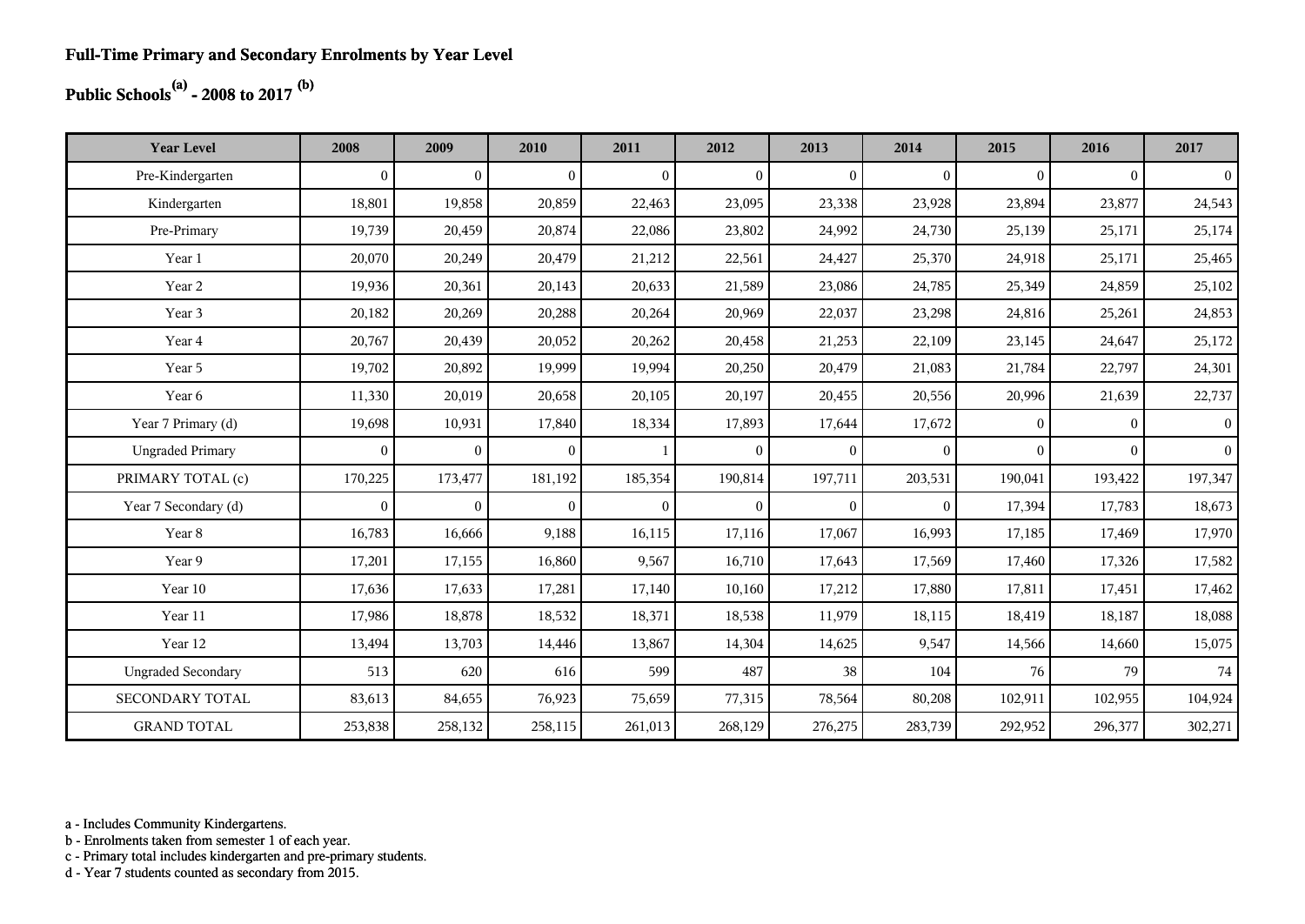#### **Full-Time Primary and Secondary Enrolments by Year Level**

## **Non-Government Schools (a) - 2008 to 2017 (b)**

| <b>Year Level</b>         | 2008           | 2009           | 2010           | 2011           | 2012           | 2013         | 2014         | 2015         | 2016         | 2017         |
|---------------------------|----------------|----------------|----------------|----------------|----------------|--------------|--------------|--------------|--------------|--------------|
| Pre-Kindergarten          | $\overline{0}$ | $\overline{0}$ | $\overline{0}$ | $\mathbf{0}$   | 1,927          | 1,997        | 1,980        | 2,006        | 1,962        | 1,912        |
| Kindergarten              | 7,600          | 7,691          | 8,496          | 9,007          | 8,383          | 8,520        | 8,735        | 8,715        | 8,662        | 8,516        |
| Pre-Primary               | 7,998          | 8,381          | 8,542          | 8,987          | 8,685          | 8,960        | 8,974        | 9,110        | 8,970        | 8,874        |
| Year 1                    | 7,622          | 7,842          | 8,148          | 8,275          | 8,694          | 8,922        | 9,113        | 9,000        | 9,122        | 8,916        |
| Year 2                    | 7,756          | 7,853          | 7,978          | 8,311          | 8,457          | 8,825        | 9,070        | 9,170        | 8,930        | 9,099        |
| Year 3                    | 7,890          | 8,043          | 8,106          | 8,295          | 8,543          | 8,673        | 9,047        | 9,236        | 9,253        | 8,985        |
| Year 4                    | 7,996          | 8,402          | 8,448          | 8,513          | 8,620          | 8,925        | 9,008        | 9,372        | 9,401        | 9,390        |
| Year 5                    | 8,242          | 8,580          | 8,911          | 8,961          | 8,978          | 9,138        | 9,406        | 9,421        | 9,682        | 9,700        |
| Year 6                    | 5,939          | 8,631          | 8,883          | 9,252          | 9,220          | 9,263        | 9,384        | 9,541        | 9,570        | 9,819        |
| Year 7 Primary (d)        | 9,032          | 6,879          | 10,950         | 11,690         | 12,100         | 12,266       | 12,364       | $\Omega$     | $\mathbf{0}$ | 0            |
| <b>Ungraded Primary</b>   | 90             | 47             | 101            | 55             | 24             | 14           | $\mathbf{0}$ | $\mathbf{0}$ |              | $\mathbf{1}$ |
| PRIMARY TOTAL (c)         | 70,165         | 72,349         | 78,563         | 81,346         | 83,631         | 85,503       | 87,081       | 75,571       | 75,553       | 75,212       |
| Year 7 Secondary (d)      | $\mathbf{0}$   | $\overline{0}$ | $\mathbf{0}$   | $\overline{0}$ | $\overline{0}$ | $\mathbf{0}$ | $\mathbf{0}$ | 12,490       | 12,617       | 12,407       |
| Year 8                    | 12,372         | 12,484         | 8,642          | 12,731         | 13,009         | 13,166       | 13,061       | 12,808       | 12,550       | 12,620       |
| Year 9                    | 12,284         | 12,546         | 12,456         | 8,545          | 12,671         | 12,895       | 12,966       | 12,671       | 12,486       | 12,291       |
| Year 10                   | 12,025         | 12,405         | 12,630         | 12,401         | 8,424          | 12,545       | 12,688       | 12,757       | 12,484       | 12,255       |
| Year 11                   | 11,104         | 11,269         | 11,672         | 11,739         | 11,649         | 8,067        | 11,663       | 11,852       | 11,907       | 11,688       |
| Year 12                   | 9,165          | 9,924          | 10,145         | 10,320         | 10,411         | 10,535       | 7,254        | 10,646       | 10,758       | 10,840       |
| <b>Ungraded Secondary</b> | 133            | 263            | 227            | 290            | 211            | 172          | 164          | 185          | 190          | 158          |
| <b>SECONDARY TOTAL</b>    | 57,083         | 58,891         | 55,772         | 56,026         | 56,375         | 57,380       | 57,796       | 73,409       | 72,992       | 72,259       |
| <b>GRAND TOTAL</b>        | 127,248        | 131,240        | 134,335        | 137,372        | 140,006        | 142,883      | 144,877      | 148,980      | 148,545      | 147,471      |

a - Includes Independent Pre-Schools.

b - Enrolments taken from semester 1 of each year.

c - Primary total includes pre-kindergarten, kindergarten and pre-primary students.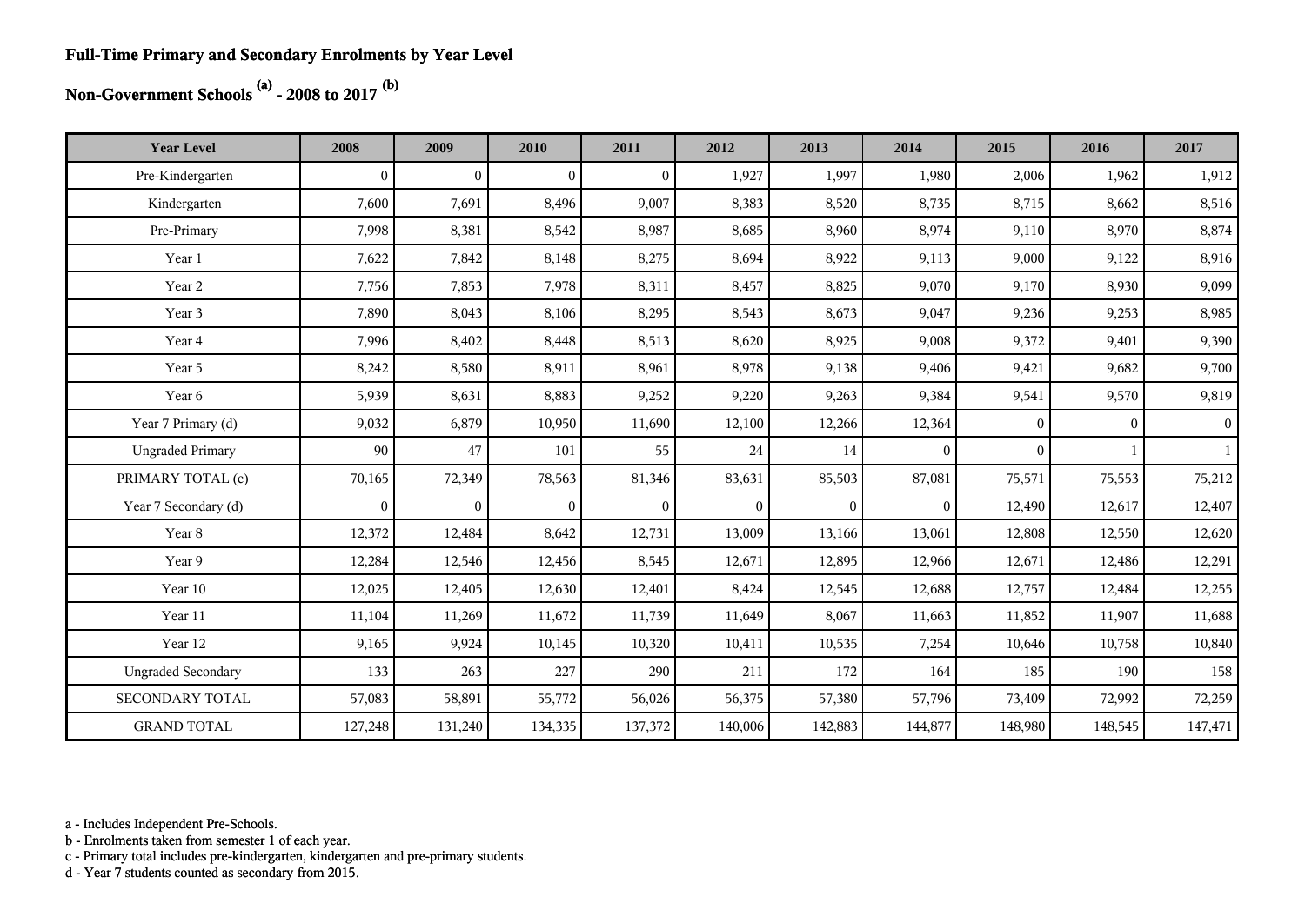**Public and Non-Government Schools (a) - 2008 to 2017 (b)**

| <b>Year Level</b>         | 2008           | 2009           | 2010           | 2011           | 2012           | 2013         | 2014         | 2015         | 2016         | 2017            |
|---------------------------|----------------|----------------|----------------|----------------|----------------|--------------|--------------|--------------|--------------|-----------------|
| Pre-Kindergarten          | $\overline{0}$ | $\overline{0}$ | $\overline{0}$ | $\overline{0}$ | 22             | 32           | 38           | 32           | 26           | 22              |
| Kindergarten              | 1,720          | 1,814          | 1,997          | 2,109          | 2,044          | 2,067        | 2,013        | 2,062        | 1,955        | 2,074           |
| Pre-Primary               | 2,023          | 1,998          | 2,101          | 2,230          | 2,292          | 2,269        | 2,252        | 2,276        | 2,315        | 2,290           |
| Year 1                    | 2,153          | 2,105          | 2,004          | 2,183          | 2,241          | 2,312        | 2,361        | 2,354        | 2,296        | 2,387           |
| Year 2                    | 2,026          | 2,170          | 2,054          | 2,002          | 2,163          | 2,237        | 2,352        | 2,333        | 2,345        | 2,350           |
| Year 3                    | 2,070          | 2,061          | 2,120          | 2,073          | 1,972          | 2,147        | 2,264        | 2,402        | 2,355        | 2,400           |
| Year 4                    | 2,114          | 2,071          | 2,035          | 2,110          | 2,059          | 1,968        | 2,168        | 2,282        | 2,367        | 2,383           |
| Year 5                    | 1,933          | 2,122          | 2,018          | 2,043          | 2,108          | 2,061        | 2,001        | 2,205        | 2,279        | 2,386           |
| Year 6                    | 1,169          | 1,950          | 2,090          | 2,021          | 2,000          | 2,100        | 2,060        | 2,011        | 2,167        | 2,318           |
| Year 7 Primary (d)        | 1,921          | 1,198          | 1,872          | 2,066          | 2,020          | 1,971        | 2,120        | $\mathbf{0}$ | $\mathbf{0}$ | $\vert 0 \vert$ |
| <b>Ungraded Primary</b>   | 42             | 47             | 68             | 24             | $\overline{0}$ | $\Omega$     | $\theta$     | $\Omega$     |              | 0 <sup>1</sup>  |
| PRIMARY TOTAL (c)         | 17,171         | 17,536         | 18,359         | 18,861         | 18,921         | 19,164       | 19,629       | 17,957       | 18,106       | 18,610          |
| Year 7 Secondary (d)      | $\overline{0}$ | $\overline{0}$ | $\mathbf{0}$   | $\mathbf{0}$   | $\mathbf{0}$   | $\mathbf{0}$ | $\mathbf{0}$ | 1,969        | 1,894        | 2,095           |
| Year 8                    | 1,773          | 1,830          | 1,090          | 1,769          | 1,954          | 1,917        | 1,923        | 2,012        | 1,995        | 1,969           |
| Year 9                    | 1,854          | 1,839          | 1,797          | 1,106          | 1,780          | 1,959        | 1,907        | 1,929        | 1,923        | 1,947           |
| Year 10                   | 1,806          | 1,784          | 1,743          | 1,742          | 1,053          | 1,692        | 1,845        | 1,902        | 1,782        | 1,870           |
| Year 11                   | 1,672          | 1,787          | 1,655          | 1,608          | 1,651          | 1,111        | 1,569        | 1,693        | 1,662        | 1,653           |
| Year 12                   | 932            | 963            | 1,023          | 956            | 955            | 1,094        | 714          | 1,082        | 1,037        | 1,140           |
| <b>Ungraded Secondary</b> | 61             | 102            | 71             | 63             | 44             | 33           | 43           | 45           | 58           | 49              |
| SECONDARY TOTAL           | 8,098          | 8,305          | 7,379          | 7,244          | 7,437          | 7,806        | 8,001        | 10,632       | 10,351       | 10,723          |
| <b>GRAND TOTAL</b>        | 25,269         | 25,841         | 25,738         | 26,105         | 26,358         | 26,970       | 27,630       | 28,589       | 28,457       | 29,333          |

a - Public includes Community Kindergartens. Non-Government includes Independent Pre-Schools.

b - Enrolments taken from semester 1 of each year.

c - Primary total includes pre-kindergarten, kindergarten and pre-primary students.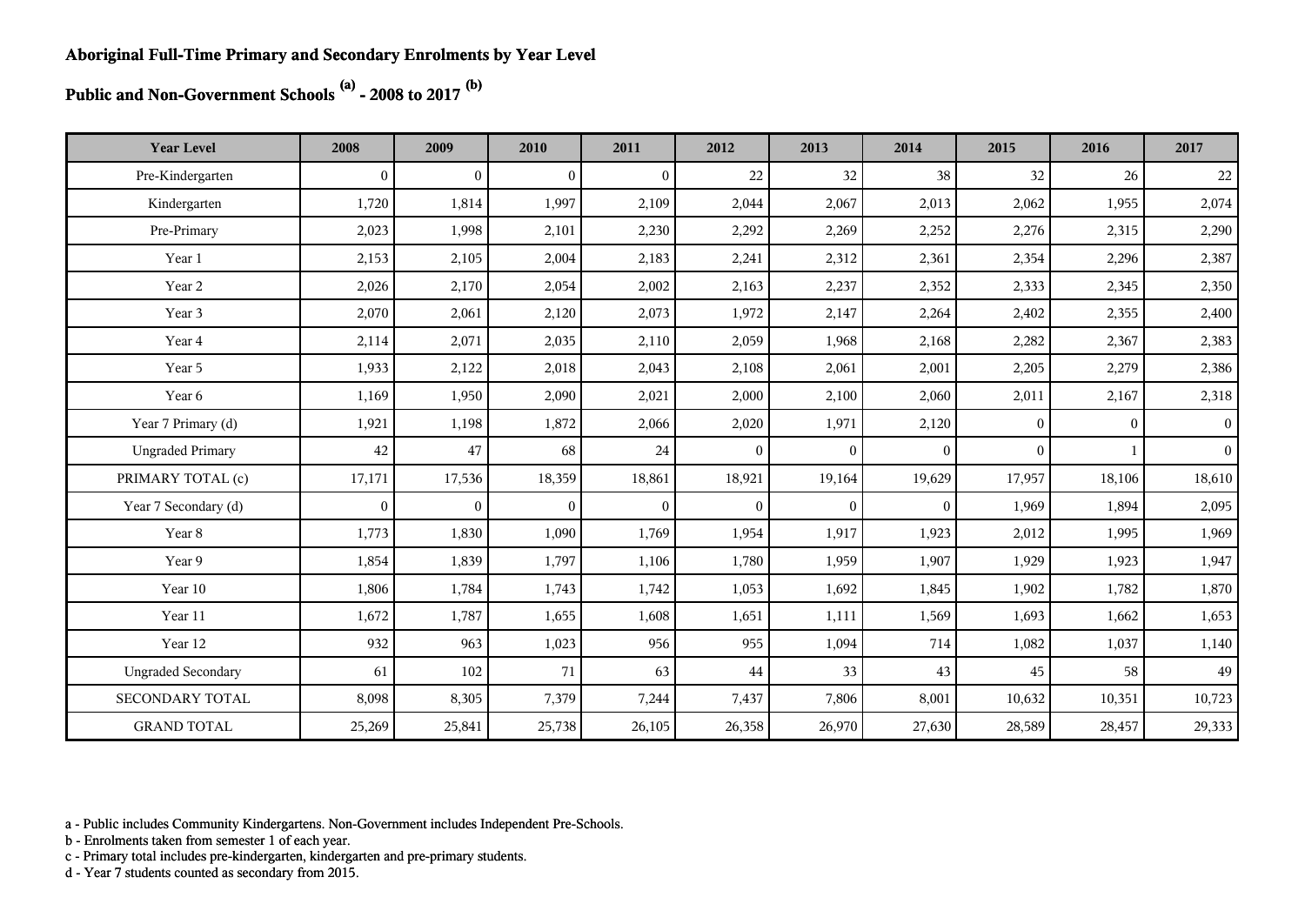## **Public Schools(a) - 2008 to 2017 (b)**

| <b>Year Level</b>         | 2008         | 2009           | 2010           | 2011         | 2012           | 2013         | 2014         | 2015     | 2016     | 2017           |
|---------------------------|--------------|----------------|----------------|--------------|----------------|--------------|--------------|----------|----------|----------------|
| Pre-Kindergarten          | $\theta$     | $\overline{0}$ | $\overline{0}$ | $\Omega$     | $\mathbf{0}$   | $\theta$     | $\mathbf{0}$ | $\Omega$ | $\theta$ | $\overline{0}$ |
| Kindergarten              | 1,493        | 1,603          | 1,790          | 1,873        | 1,804          | 1,819        | 1,773        | 1,812    | 1,714    | 1,854          |
| Pre-Primary               | 1,698        | 1,702          | 1,793          | 1,935        | 2,032          | 1,982        | 1,992        | 1,997    | 2,027    | 2,020          |
| Year 1                    | 1,847        | 1,813          | 1,735          | 1,900        | 1,973          | 2,055        | 2,071        | 2,085    | 2,025    | 2,123          |
| Year 2                    | 1,730        | 1,869          | 1,769          | 1,757        | 1,885          | 1,983        | 2,083        | 2,060    | 2,076    | 2,073          |
| Year 3                    | 1,792        | 1,771          | 1,826          | 1,776        | 1,707          | 1,857        | 1,978        | 2,120    | 2,065    | 2,134          |
| Year 4                    | 1,831        | 1,804          | 1,736          | 1,815        | 1,781          | 1,709        | 1,882        | 1,999    | 2,089    | 2,095          |
| Year 5                    | 1,658        | 1,836          | 1,744          | 1,749        | 1,817          | 1,781        | 1,728        | 1,912    | 1,989    | 2,129          |
| Year 6                    | 960          | 1,683          | 1,790          | 1,765        | 1,696          | 1,800        | 1,782        | 1,754    | 1,872    | 2,032          |
| Year 7 Primary (d)        | 1,610        | 971            | 1,606          | 1,785        | 1,723          | 1,640        | 1,767        | $\Omega$ | $\Omega$ | 0 <sup>1</sup> |
| <b>Ungraded Primary</b>   | $\mathbf{0}$ | $\overline{0}$ | $\mathbf{0}$   | $\mathbf{1}$ | $\overline{0}$ | $\mathbf{0}$ | $\mathbf{0}$ | $\Omega$ | $\Omega$ | 0 <sup>1</sup> |
| PRIMARY TOTAL (c)         | 14,619       | 15,052         | 15,789         | 16,356       | 16,418         | 16,626       | 17,056       | 15,739   | 15,857   | 16,460         |
| Year 7 Secondary (d)      | $\mathbf{0}$ | $\mathbf{0}$   | $\overline{0}$ | $\mathbf{0}$ | $\overline{0}$ | $\mathbf{0}$ | $\mathbf{0}$ | 1,632    | 1,534    | 1,714          |
| Year 8                    | 1,467        | 1,464          | 817            | 1,427        | 1,608          | 1,538        | 1,507        | 1,633    | 1,619    | 1,584          |
| Year 9                    | 1,514        | 1,530          | 1,456          | 831          | 1,434          | 1,581        | 1,499        | 1,546    | 1,544    | 1,570          |
| Year 10                   | 1,483        | 1,478          | 1,403          | 1,393        | 773            | 1,333        | 1,466        | 1,474    | 1,375    | 1,457          |
| Year 11                   | 1,371        | 1,474          | 1,333          | 1,274        | 1,317          | 807          | 1,206        | 1,311    | 1,228    | 1,262          |
| Year 12                   | 767          | 794            | 805            | 745          | 707            | 784          | 485          | 783      | 736      | 816            |
| <b>Ungraded Secondary</b> | $\theta$     | 15             | $10\,$         | 10           | $\mathbf{0}$   | $\theta$     | $\mathbf{0}$ | $\Omega$ | $\theta$ | $\vert$        |
| <b>SECONDARY TOTAL</b>    | 6,602        | 6,755          | 5,824          | 5,680        | 5,839          | 6,043        | 6,163        | 8,379    | 8,036    | 8,403          |
| <b>GRAND TOTAL</b>        | 21,221       | 21,807         | 21,613         | 22,036       | 22,257         | 22,669       | 23,219       | 24,118   | 23,893   | 24,863         |

a - Includes Community Kindergartens.

b - Enrolments taken from semester 1 of each year.

c - Primary total includes kindergarten and pre-primary students.